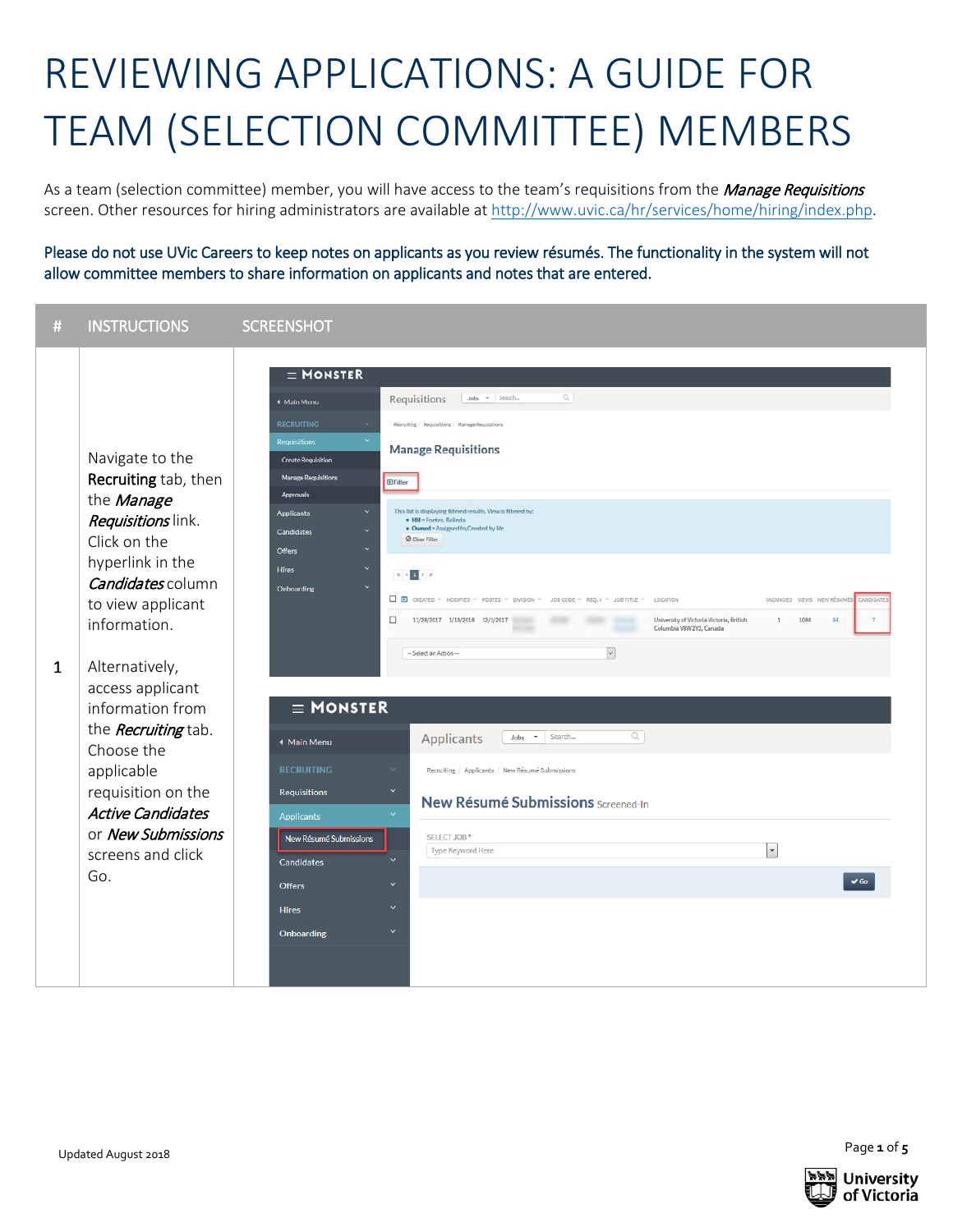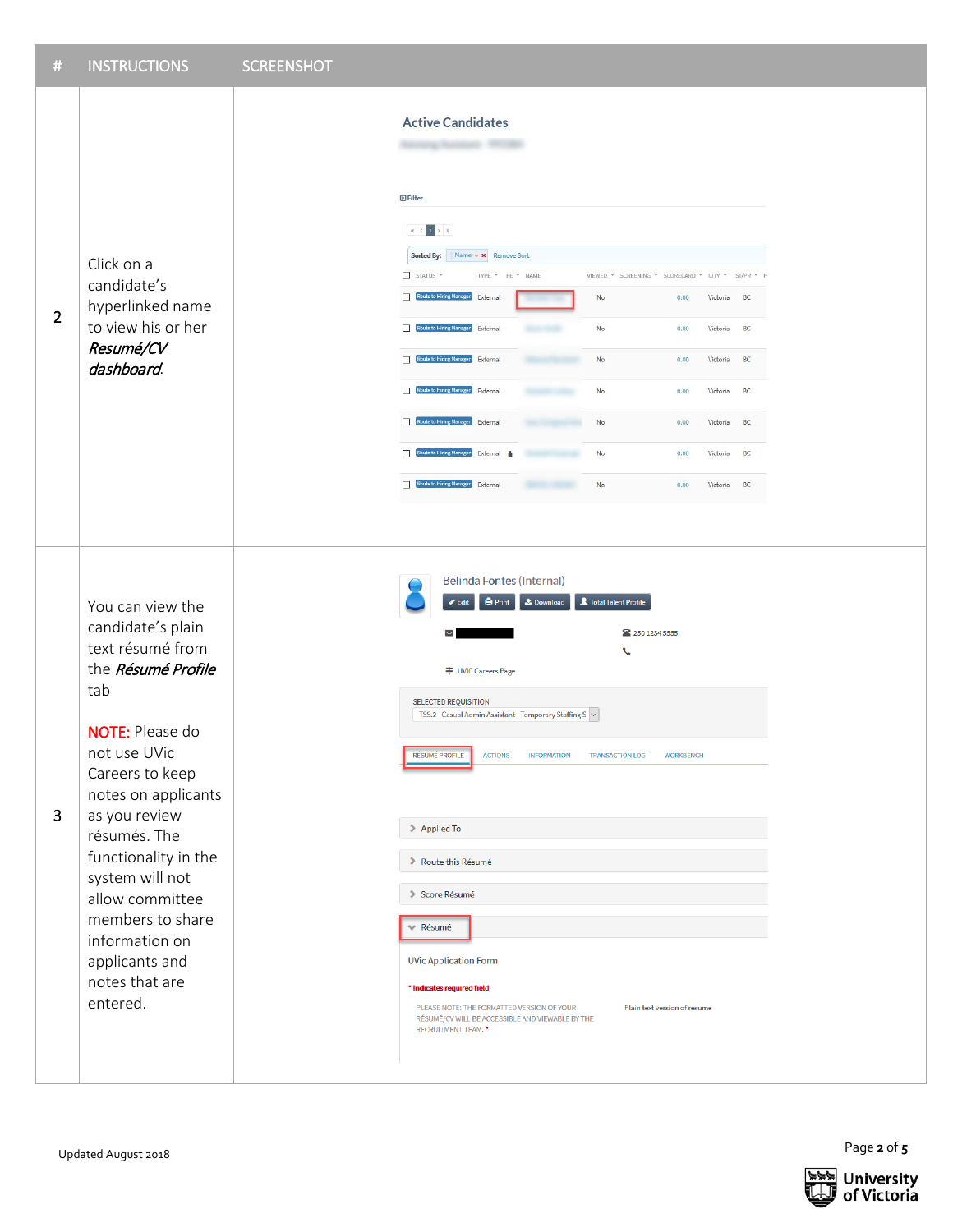| $\#$                    | <b>INSTRUCTIONS</b>                                                                                                                                                                                                                                    | <b>SCREENSHOT</b>                                                                                                                                                                                                                                                                            |                            |
|-------------------------|--------------------------------------------------------------------------------------------------------------------------------------------------------------------------------------------------------------------------------------------------------|----------------------------------------------------------------------------------------------------------------------------------------------------------------------------------------------------------------------------------------------------------------------------------------------|----------------------------|
|                         | To view the<br>candidate's<br>formatted résumé,<br>go to the<br>Information tab and<br>then the Résumé<br><b>Attachments</b><br>accordion.<br><b>NOTE: UVic Careers</b><br>is designed for a<br>central HR set-up<br>and allows Hiring<br>Managers and | RÉSUMÉ PROFILE<br><b>ACTIONS</b><br>INFORMATION<br>TRANSACTION LOG<br>WORKBENCH                                                                                                                                                                                                              |                            |
|                         | members of a Hiring<br>Committee access                                                                                                                                                                                                                |                                                                                                                                                                                                                                                                                              | <b>D</b> Expand All Panels |
|                         | to an applicant's full<br>application. You<br>may see cover                                                                                                                                                                                            | > Social Profiles<br>> Diversity Data                                                                                                                                                                                                                                                        |                            |
|                         | letters and versions<br>of résumés the                                                                                                                                                                                                                 | > Pool Questionnaire<br>> Interview Results                                                                                                                                                                                                                                                  |                            |
| $\overline{\mathbf{4}}$ | applicant has                                                                                                                                                                                                                                          | > References                                                                                                                                                                                                                                                                                 |                            |
|                         | submitted for other<br>competitions.                                                                                                                                                                                                                   | > Cover Letter                                                                                                                                                                                                                                                                               |                            |
|                         | Please treat this<br>information as                                                                                                                                                                                                                    | ← Résumé Attachments<br>ATTACHMENT DESCRIPTION<br>RÉSUMÉ/CV ATTACHMENT NAME<br>NOTE TO APPLICANTS: ATTACHMENTS USTED BELOW WILL APPEAR ON ALL APPLICATIONS: IF YOU WISH TO REMOVE AN ATTACHMENT, CLICK ON THE X NEXT TO THE FILE NAME. THE ATTACHMENT WILL BE REMOVED FROM ALL APPLICATIONS. |                            |
|                         | confidential and<br>only review for<br>assessment the<br>version submitted<br>for your<br>competition.                                                                                                                                                 | Resume.doc                                                                                                                                                                                                                                                                                   | $\tau$                     |
|                         | Select the<br>志<br>download icon<br>on the right to view                                                                                                                                                                                               |                                                                                                                                                                                                                                                                                              |                            |
|                         | the candidate's<br>original résumé file,<br>as well as any other<br>attachments.                                                                                                                                                                       |                                                                                                                                                                                                                                                                                              |                            |
|                         |                                                                                                                                                                                                                                                        |                                                                                                                                                                                                                                                                                              |                            |
|                         |                                                                                                                                                                                                                                                        |                                                                                                                                                                                                                                                                                              |                            |
|                         | Updated August 2018                                                                                                                                                                                                                                    |                                                                                                                                                                                                                                                                                              | Page 3 of 5                |

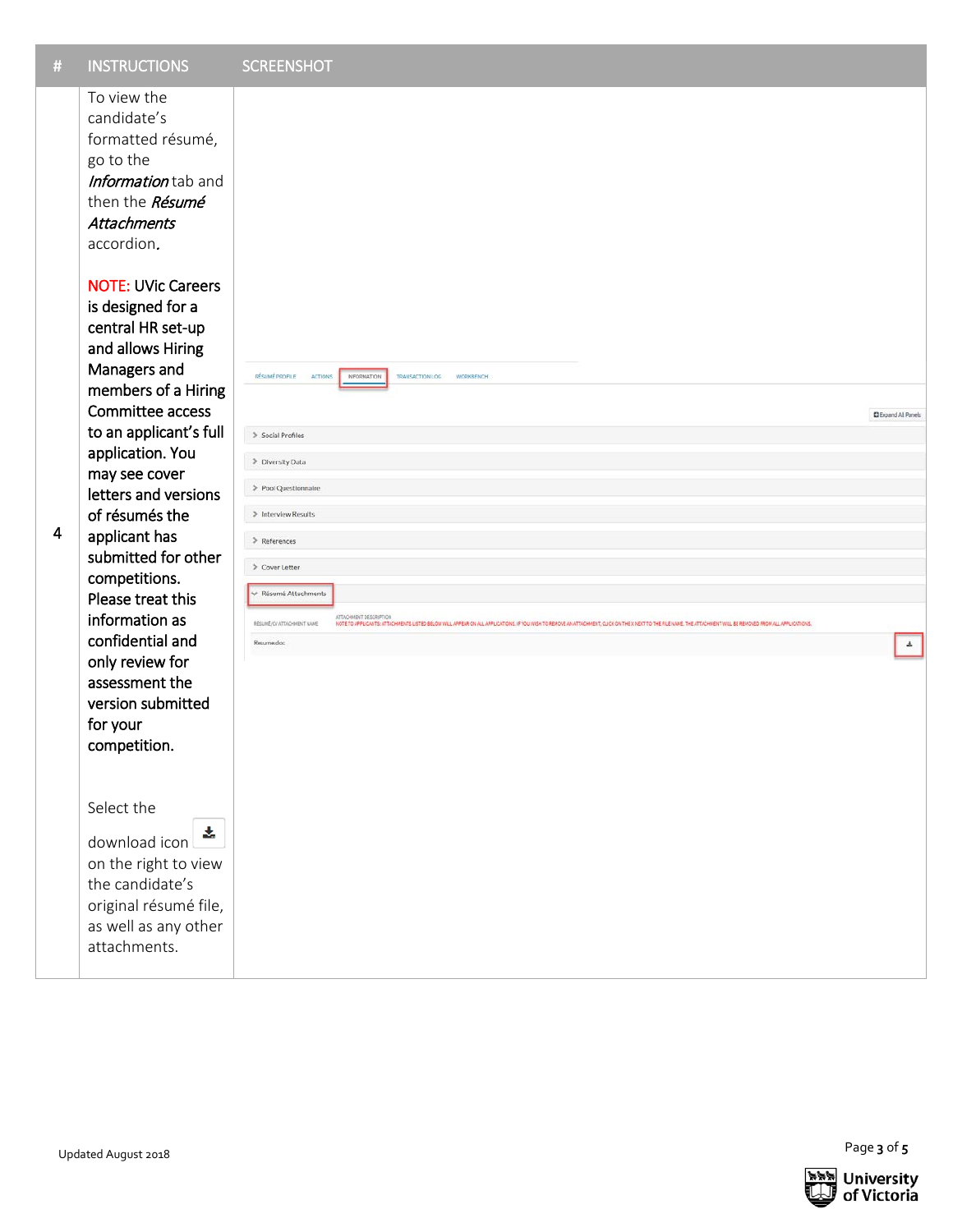| $\#$ | <b>INSTRUCTIONS</b>                                                                                                                                                                                                                                  | <b>SCREENSHOT</b>                                                                                                                                                                                                                                                                                                                                                                                                                                      |
|------|------------------------------------------------------------------------------------------------------------------------------------------------------------------------------------------------------------------------------------------------------|--------------------------------------------------------------------------------------------------------------------------------------------------------------------------------------------------------------------------------------------------------------------------------------------------------------------------------------------------------------------------------------------------------------------------------------------------------|
| 5    | To view the<br>candidate's cover<br>letter, if one exists,<br>choose the Cover<br>Letter section of the<br>Information tab. This<br>will display the plain<br>text version of the<br>cover letter.<br><b>TIP:</b> Applicants may<br>choose to upload | RÉSUMÉ PROFILE<br><b>ACTIONS</b><br><b>INFORMATION</b><br><b>TRANSACTION LOG</b><br><b>WORKBENCH</b>                                                                                                                                                                                                                                                                                                                                                   |
|      |                                                                                                                                                                                                                                                      | Social Profiles<br>Diversity Data                                                                                                                                                                                                                                                                                                                                                                                                                      |
|      |                                                                                                                                                                                                                                                      | > Pool Questionnaire                                                                                                                                                                                                                                                                                                                                                                                                                                   |
|      |                                                                                                                                                                                                                                                      | > Interview Results                                                                                                                                                                                                                                                                                                                                                                                                                                    |
|      | their application in a<br>single file (cover<br>letter and résumé<br>together)                                                                                                                                                                       | > References<br>Cover Letter                                                                                                                                                                                                                                                                                                                                                                                                                           |
| 6    | You can route the<br>résumé to others<br>from the Résumé<br>Profiletab.<br>Enter recipient<br>emails separated by<br>a comma. They will<br>receive a system<br>notification email<br>prompting them to<br>review the<br>application.                 | <b>ACTIONS</b><br><b>RÉSUMÉ PROFILE</b><br><b>INFORMATION</b><br><b>TRANSACTION LOG</b><br><b>WORKBENCH</b><br>> Applied To<br>Route this Résumé<br>E-MAIL<br><b>SEARCH USERS</b><br>Search Users<br><b>COMMENTS</b><br><b>DETAILS TO INCLUDE</b><br>□ Cover Letter<br>Screening Questionnaire<br>Interview Form<br><b>ATTACHMENTS</b><br>Resume.doc<br>$\mathbf{z}$<br><b>ADDITIONAL ATTACHMENTS</b><br>Browse<br>$\blacktriangleright$ Send<br>Reset |